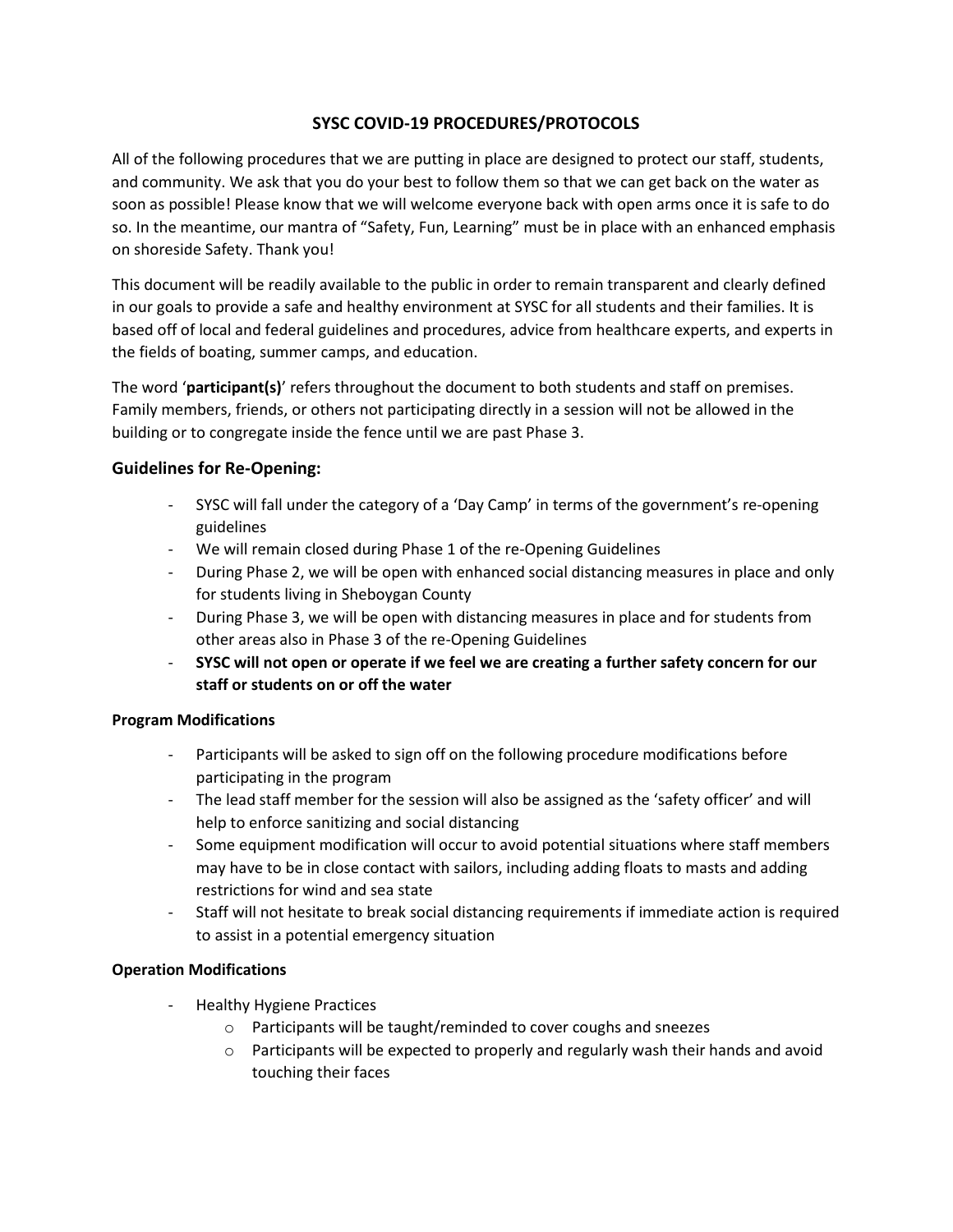- $\circ$  Participants will be expected to wear a cloth face covering (mask, buff, bandana, etc.) while on shore, especially when physical distancing is difficult, such as assisting in case of an emergency or with launch/retrieval of boats
- $\circ$  SYSC will only be open when supplies (soap, sanitizing spray and wipes, etc.) are on hand and readily accessible for practicing healthy hygiene
- o Staff will be trained on proper use of all personal protective equipment and expectations for their own and their student's healthy hygiene practices
- $\circ$  Signs will be placed in appropriate areas throughout the facility to help encourage and remind participants of safe practices
- Increased Cleaning and Sanitization Practices
	- $\circ$  Frequently touched surfaces in the building will be disinfected and cleaned at minimum between each session by a qualified staff member
	- $\circ$  Staff members will be taught the safe and correct application of the disinfectants used
	- $\circ$  Equipment will be disinfected and cleaned after each use and stored for the suggested period of time before the next use whenever possible
	- $\circ$  Additional hand washing stations will be set up around the facility
	- o Boats will be washed daily, at minimum
- Social Distancing Practices
	- $\circ$  Sessions and classes will be sized to current local guidelines and start/end times may be staggered in order to allow for proper social distancing
	- $\circ$  Participants will be kept in groups together as consistently as availability and registrations allow
	- o Markings will be made throughout the building and grounds as references for proper social distancing
	- $\circ$  Classes will be cancelled if inclement weather restricts our ability to practice proper social distancing practices
	- $\circ$  Nonessential visitors, volunteers, family members, friends will be restricted from the building and grounds
	- $\circ$  Space between boats and equipment will be increased to allow for 6 feet or more of space between participants
- Limited Sharing Practices
	- o Participants will not be allowed to share food or beverage containers and utensils and SYSC will keep some single-use water bottles on hand
	- o Participants will keep their belongings separated from others and will not share food, water, sunscreen or other gear
	- $\circ$  Equipment used by one class will be sanitized and cleaned before the arrival/use by the next class
	- $\circ$  Use of equipment will be rotated and spaced out whenever possible to limit use by a number of different participants
	- o Participants should use the same equipment whenever possible
	- $\circ$  Doublehanded sailors will be assigned a partner for the duration of the session, a family member if possible